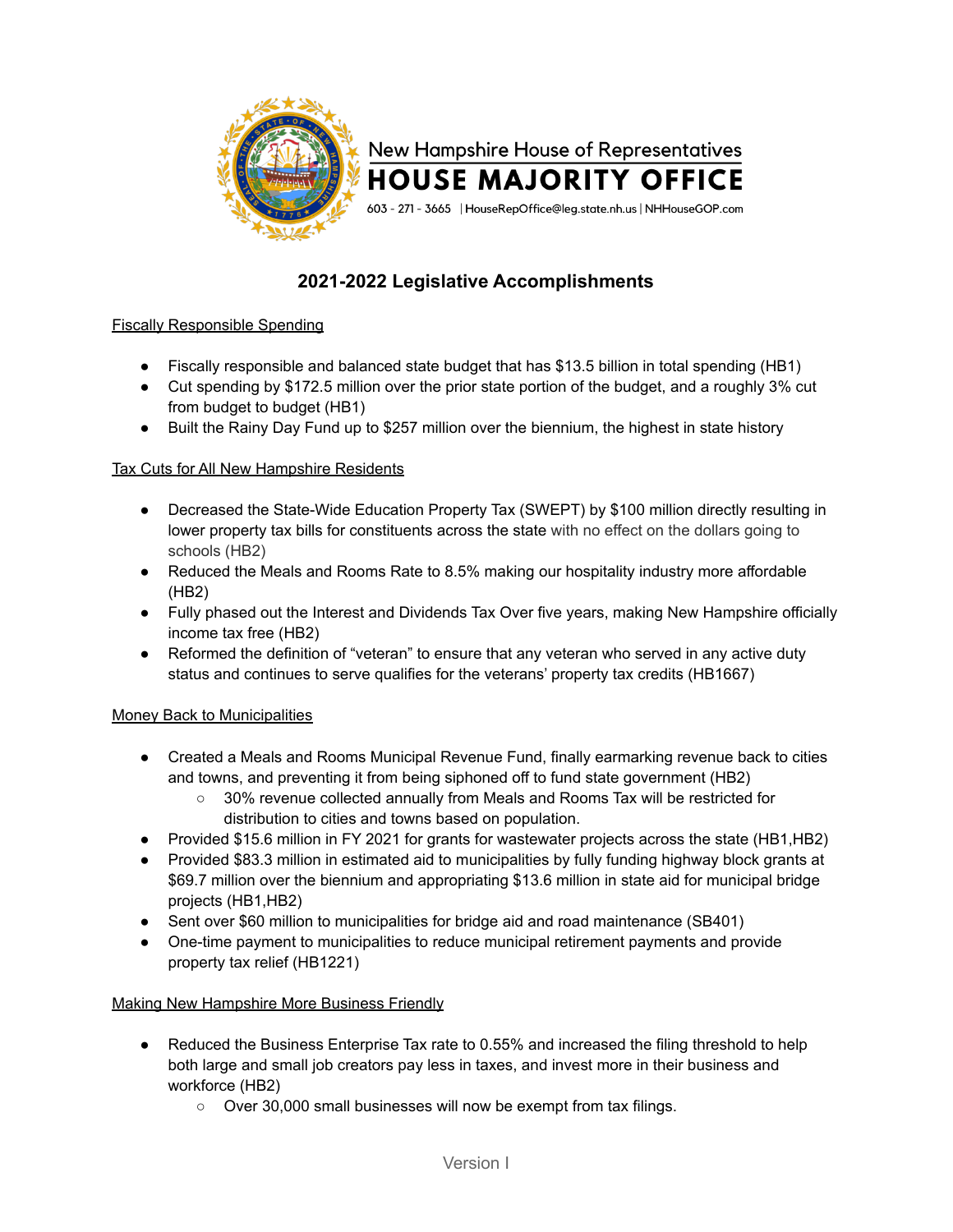- Reduced the Business Profits Tax rate from 7.7% to 7.5% to help us remain competitive regionally and help attract more better paying jobs (HB2 and HB1221)
- Exempted businesses from paying state taxes on federal relief money: Businesses should not be forced to pay taxes on money intended to keep them afloat during the pandemic. (SB3)
- Allowed liquor manufacturers to offer samples at farmers markets (SB18)
- Permitted restaurants the ability to deliver beverages and wine (SB66)
- Cut regulations on local breweries, affording them the same freedom as their larger counterparts (SB125)
- Helped improve access to high speed internet through broadband matching grants (SB445)
- Loosened regulations on homestead food operations (HB314)
- Extended the hours in which games of chance may be conducted (SB318)

# **Education**

- Established Education Freedom Savings Accounts to increase education choice by allowing parents to find the right fit for their child regardless of zip code (HB2)
- Prohibited the practice of teaching the divisive & false idea that an individual is inherently racist simply due to the color of their skin (HB2)
- Increased state aid of nearly \$100.0 million over the biennium to the education funding formula (HB1)
- Fully funded aid to public charter schools, based on enrollment estimates provided by the Department, totaling approx. \$47.0 million in FY 22 and \$49.5 million in FY 23 (HB1)
- Provided \$1.0 million over the biennium for lease aid to public charter schools. Also increased the maximum annual aid amount per school from \$30,000 to \$50,000 (HB2)
- Provided full funding to school districts that began full-day kindergarten programs in the 2019-20 and 2020-21 school years, ensuring school districts that begin full-day kindergarten programs would receive full adequacy payments in the first year of the program (SB 82)
- Provided \$82.0 million for school building aid (HB1)
- Provided \$67.2 million over the biennium to fully-fund special education aid for higher cost students (formerly known as "catastrophic aid") to school districts (HB1)
- Provided \$18.0 million over the biennium for career and technical education (CTE) tuition and transportation aid to school districts (HB2)
- Provided \$1.5 million over the biennium for the NH Robotics Education Development Program.
- Gave schools the ability to display "In God We Trust," and "Live Free or Die," Our national and state mottos (HB 69)
- Assured that our students have adequate knowledge of civics and our country's heritage by mandating that students pass a United States Naturalization exam (HB320)
- Gave charter schools first access to unused school district facilities, assuring that charter schools have the opportunity to grow and that school districts do not waste real estate (HB278)
- Encouraged students to pursue technical education by providing them with more information about vocational schools and established a subcommittee to study tuition and transportation funding (HB304) (SB148)
- Removed the restriction preventing religious private schools from being approved as a tuition program (HB282)
- Gave parents the ability to sue a school that did not adequately protect their child from bullying (HB140)
- Supported special needs students by placing the burden of proof on a school district in cases where parents sue over a proposed IEP (HB581)
- Ensured students receive instructions in financial literacy (HB1263)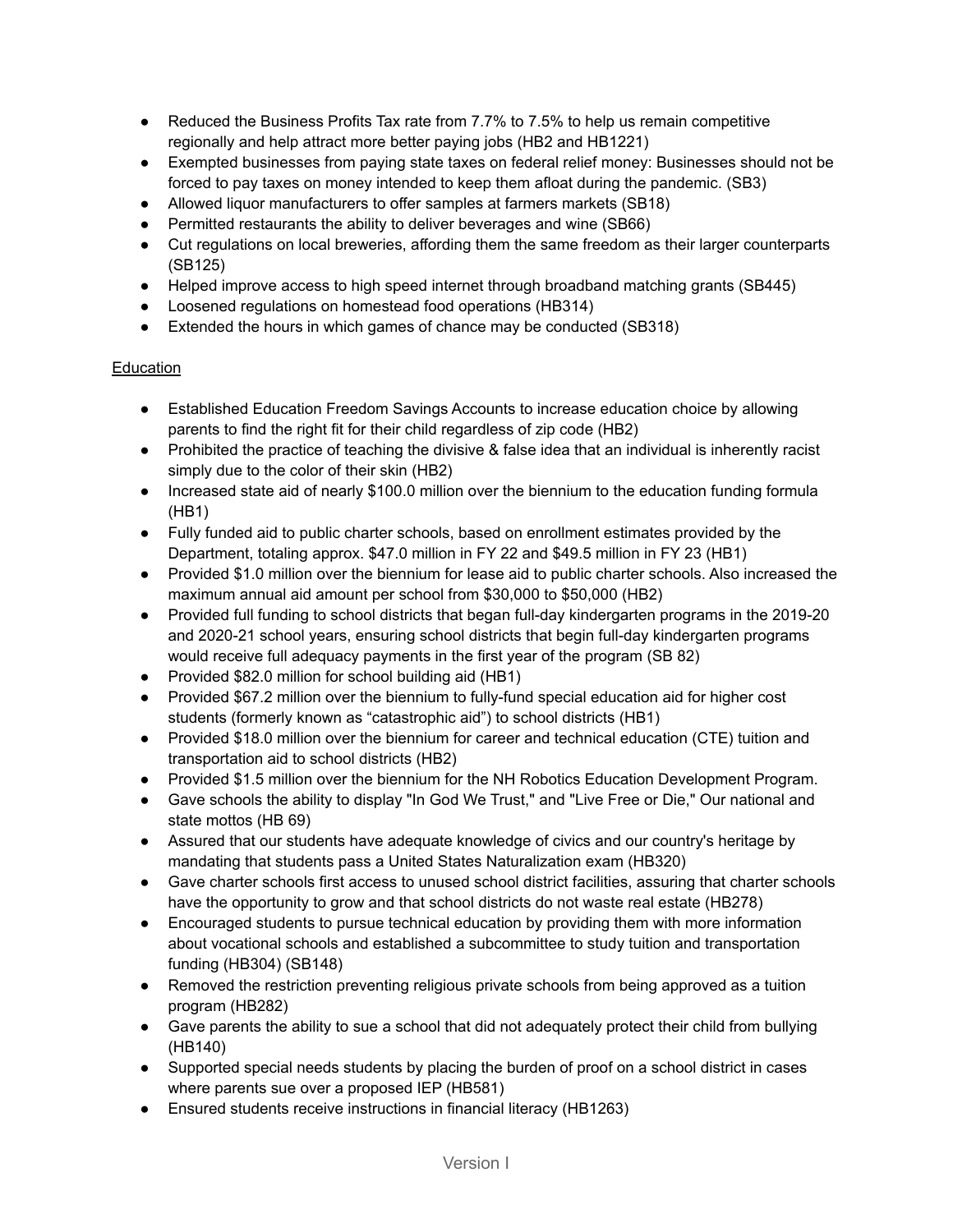- Expanded university system and community college system tuition waivers for the children of disabled veterans (HB1575)
- Provided in-state tuition to any university system or community college system institution for military-connected students (HB1653)
- Empowered citizens to be invested in their children's education by requiring public comment periods at school board meetings and meetings of the state board of education (SB410)
- Established an independent office of the advocate for special education (SB381)
- Established position for an administrator of the Education Freedom Account program (HB1627)
- \$24M in Extraordinary Needs Grants to NH school districts (SB 420)
- Included the National Suicide Prevention hotline on student ID cards (SB234)
- Improved current homeschool laws (HB1663)
- Took several major steps toward making career technical education programs more available to high school students to enable New Hampshire to better meet demand for a well-prepared workforce. (HB1661)

#### Health and Human Services

- Closed the Sununu Youth Services Center (HB2)
- Appropriated \$30 million for a 24-bed secure psychiatric facility, in addition to the \$8.75 million appropriated for this purpose during the prior biennium (HB1,HB2)
- Additional \$8 million for mobile crisis units and community mental health programs (HB2)
- Fully funded the Developmental Disability waitlist by providing \$335 million in general funds and \$330 million in federal funds for developmental services over the biennium (HB1)
- Protected vulnerable citizens from financial exploitation (SB385)
- Removed bureaucratic red tape preventing qualified healthcare professionals from joining our workforce in a timely fashion (HB1030, HB1659)
- Defended personal liberty by requiring state hospitals and medical facilities to grant religious and medical exemptions from vaccination requirements (HB1604-FN)
- Slammed the door on vaccine passports by prohibiting the state from demanding businesses require vaccination or documentation of vaccination (HB1495-FN)
- Prohibited the state from enforcing overreaching and unconstitutional federal vaccine mandates (HB1455)
- Affirmed patients' rights by codifying the right of a patient to designate someone to be present while they receive medical care, known as the Patient Support Act (HB1439)
- Defended the rights of patients by prohibiting health care providers from discriminating based on patient vaccination status (HB1003)

# Election Integrity

- Protected New Hampshire's elections from Washington overreach by prohibiting the implementation of measures from the "For the People Act" in State, county, and local elections (SB89)
- Authorized an audit of the Windham State Representative Race (SB43)
- Mandated photographs to be taken of voters who register using the affidavit form, deterring voter fraud and double voting (HB523)
- Mandated that towns conduct thorough procedures for verifying voter checklists, ensuring more security in our elections (HB285)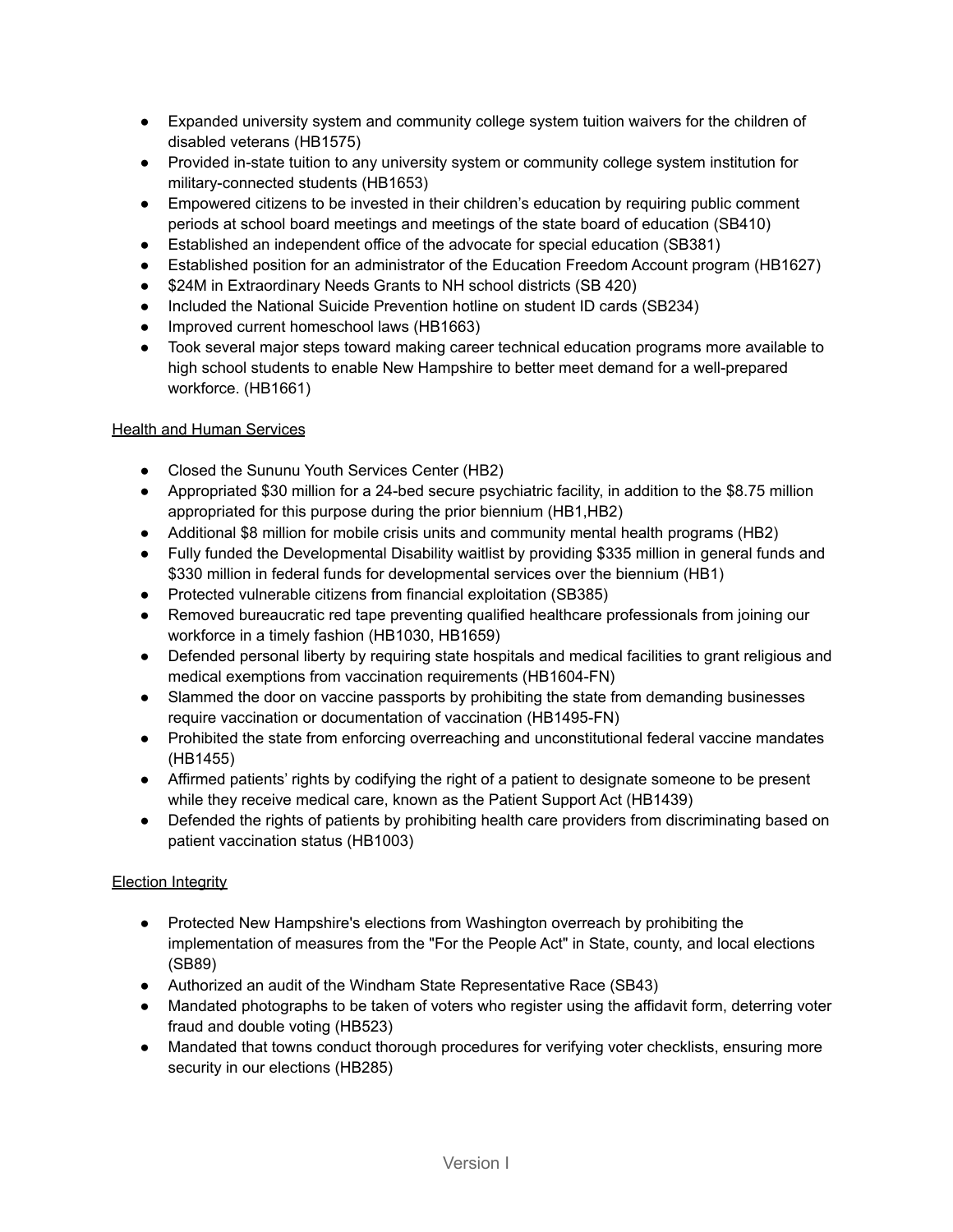- Modified the actions that supervisors of the checklist must take to enroll voters to the checklist, and modified the absentee voter affidavit to make our elections more secure and assure that voters who transfer voter registration from another state are handled properly (SB31)
- Required that city and town clerks report daily on candidates who declare runs for office, making information more accessible and transparent (HB77)
- Made our absentee ballot lists electronic, allowed political parties and candidates to receive and subscribe to absentee ballot lists, and made the election process more transparent (HB326) (HB223) (HB326)
- Permitted cities and towns to modernize our elections by using electronic poll books to review and maintain our voter rolls (SB46)
- Strengthened the integrity of New Hampshire's election by banning any electronic voting machine from having access to or being connected to the internet (HB1157)
- Increased confidence in New Hampshire's elections by requiring that the Secretary of State conduct audits of ballots cast in the 2022 primary and general elections (SB366)
- Clarified the chain of custody of ballot boxes after an election to ensure that procedures are clear for election officials to follow (HB1457-FN)
- Increased penalties for election official misconduct (SB 405)
- Improved verification of voter affidavits (SB 418)

# Emergency Preparedness and Reform

- Provided needed modest reforms and oversight to the Governor's Emergency Powers (HB2)
- Refunds any businesses fined under executive or emergency orders due to COVID-19 (HB2)
- Provided the Legislature with additional checks on DHHS emergency powers by letting the HHS oversight committee review and rescind emergency orders issued by the commissioner (HB187)
- Made it easier to provide medical staff, covid tests, and allowed flexibility for camps, businesses, and pharmacies to operate in the pandemic and future (SB155)
- Waived certain regulations for businesses temporarily working in New Hampshire due to the State of Emergency (SB103)
- Fought for needed reform to the governor's ability to declare, renew, and terminate a state of emergency by giving oversight to the general court (HB275)
- Allowed DHS to send financial assistance to aid municipalities that experience disasters and emergencies (SB402-FN)
- Stood up for individuals' rights by prohibiting the suspension of civil liberties during a declared state of emergency (HB440)

# Personal Liberty

- Banned requiring COVID-19 immunization to access a public facility, benefit, or service from the State of New Hampshire or it's subdivisions (HB220)
- Protected religious liberty in emergencies by ensuring churches and religious organizations are held to the same standard as businesses (HB542)
- Repealed the prohibition on side tinted windows in cars (HB224)
- Allowed children under the age of 14 to operate a lemonade stand without a license (HB183)
- Required Police Officers to inform a motor vehicle operator they have the right to refuse a warrantless motor vehicle search (SB40)
- Permitted individuals to give free haircuts without fear of criminal penalties (HB606)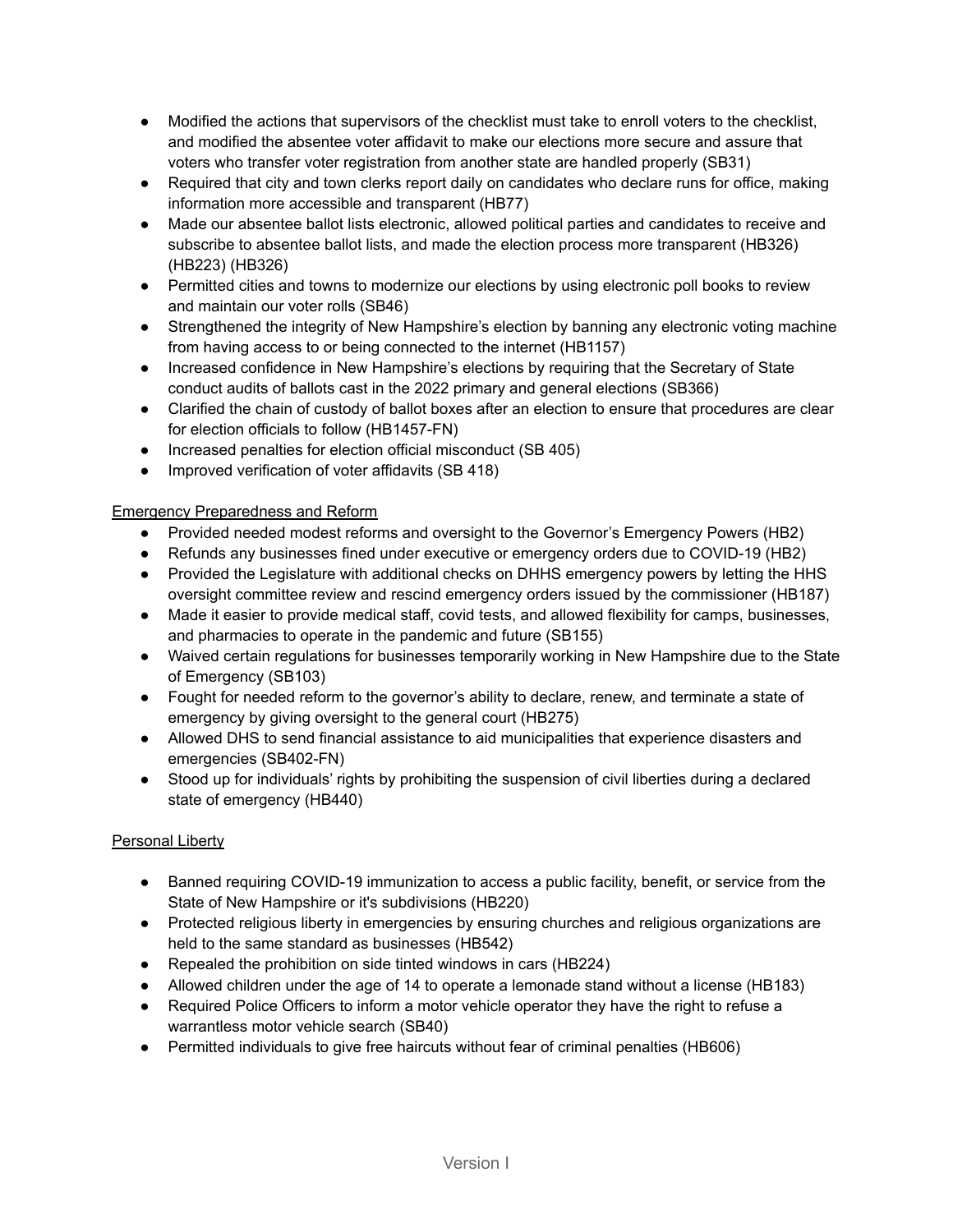#### Public Safety

- Increased the statute of limitations for minor victims of assault, allowing additional time for children to come forward (HB239)
- Established an enhanced penalty for those who have prior convictions for driving under the influence of drugs or liquor (HB179)
- Provided \$500,000 to Internet Crimes Against Children Fund (HB2)
- Invested in Granite Shield, which continues to work on drug trafficking interdiction aimed at preventing the supply of illegal drugs from entering NH (HB2)
- Increased funding for police body-worn and dashboard cameras (SB 401)

#### Protecting the Unborn

- Prohibited state funds from being used to perform abortions (HB2)
	- The commissioner of DHHS will inspect financial records to monitor compliance, a report will be submitted to the governor and council.
	- Should the grant recipient be in breach of their contract, they forfeit all rights to further funding, and suspend all operations until they are physically and financially separate from any reproductive health facility.
- Passed the Fetal Life Protection Act, which prohibited a health care provider from performing an abortion after 24 weeks (HB625)

#### Energy

- **●** Protected Electric Ratepayers by restoring legislative authority over defacto electricity taxes (HB549)
- **●** Preserved an important energy efficiency program while ensuring ratepayers are protected from unsustainable cost increases (HB549)

#### **Environment**

- Set standards for statewide PFAS contamination remediation standards and provided \$25M for the PFAS Remediation Loan Fund (HB1547)
- Improved testing for lead in drinking water in schools and childcare centers (HB 1421)
- Increased state funding for wastewater projects by \$12.65M (HB398)

#### Streamlining and Government Transparency

- Required that a list of minutes from nonpublic sessions be accessible to the public, increasing transparency (HB108)
- Consolidated the Public Utilities Commission, the Office of Strategic Initiatives, Consumer Advocate, and Site Evaluation Committee to create the Department of Energy (HB2)
- Reformed licensing requirements for cosmetologists and estheticians intending to expand the scope of their practice (HB70)
- Removed a loophole allowing county governments to indefinitely delay an audit of their books (HB101)
- Expanded eligibility criteria for licensure as a Licensed Nursing Assistant (LNAs) (HB567)
- Increased access to mental health care by creating a fast track for telemedicine licenses for psychologists (SB133)